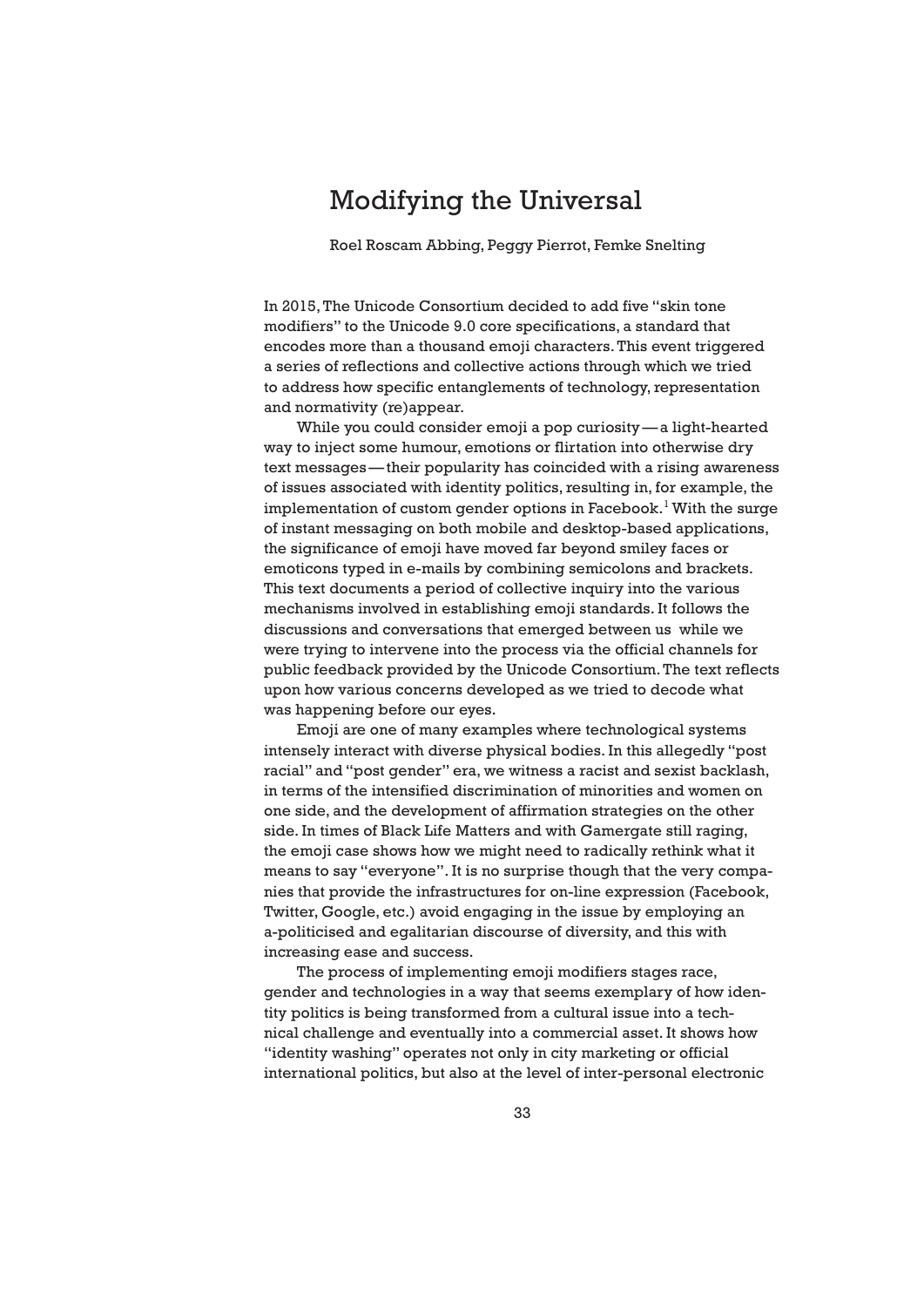communication. Throughout this process, the politics of anti-racism and anti-sexism are being emptied out of their sense and meaning for the sake of a commodified version of equality.

 The two subsequent changes to the emoji standard that we report on in this text are an example of how identity politics have been appropriated by global capitalism, and are being used to supplement and strengthen commercial strategies. Our collective inquiry was also an opportunity to test the (im)possibility for intervening into the formation of technologised representation.



Figure 1. Left: Japanese website written and displayed in a Japanese language encoding. Right: the same website displayed with the American ASCII encoding applied.

## **The Unicode Standard**

Unicode is a non-profit organisation concerned with universal character encoding standards and responsible for a key infrastructure that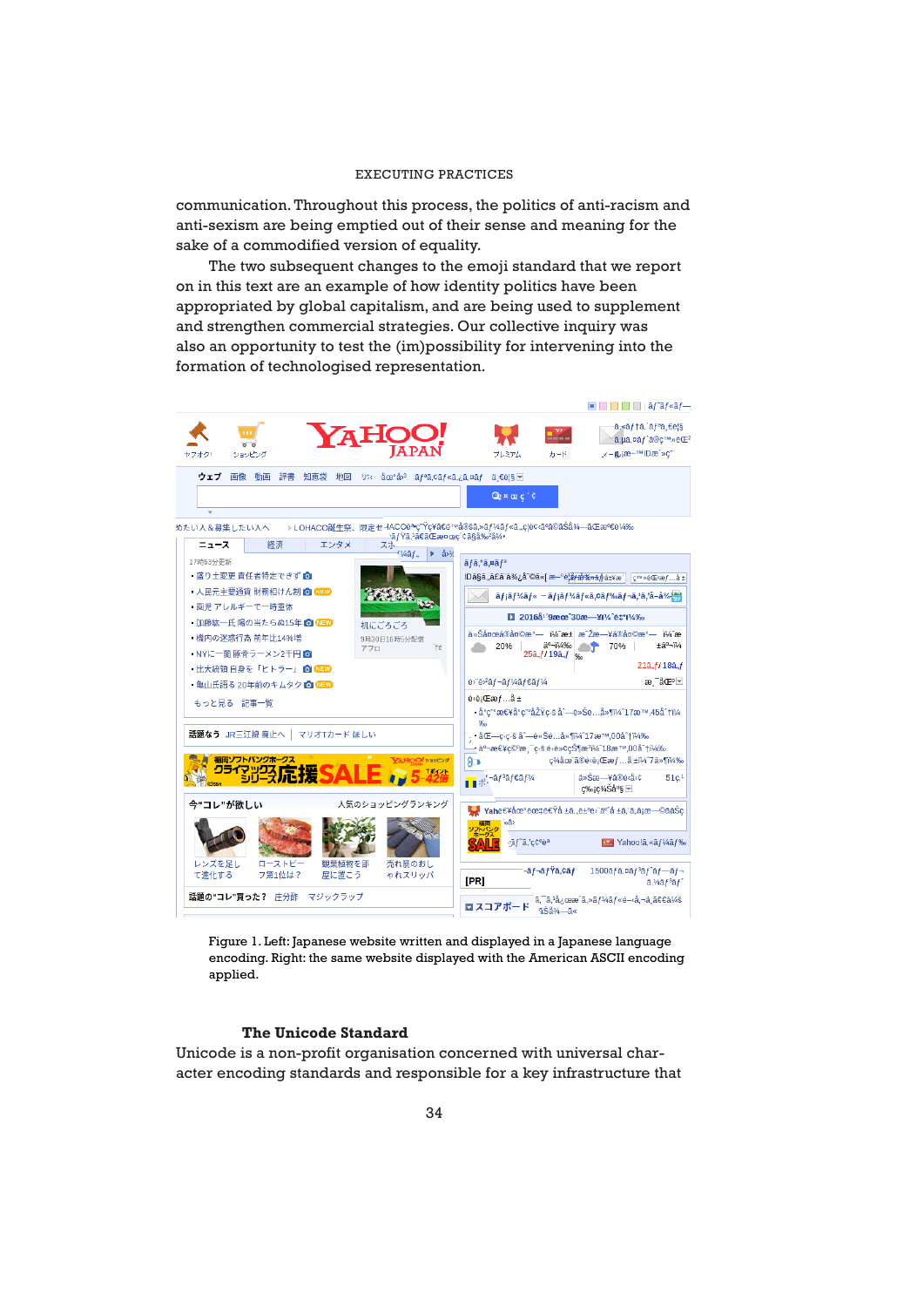impacts all use of text on computers, mobile devices and the web. The Unicode standards are designed to normalise the encoding of characters, to efficiently manage the way they are stored, referred to and displayed in order to facilitate cross-platform, multilingual and international text exchange. The Unicode Standard is mammoth in size and covers well over 110,000 characters, of which only around 1,000 are technically considered emoji. Despite their relative marginal presence in the set, emoji currently generate most of the public attention for the Unicode standard and the activities of the Consortium.<sup>2</sup>

 The process of standardisation within Unicode is presented as open to discussion. The procedure for adding new characters, for example, relies on a public reviewing of issues and feedback, and the Consortium welcomes proposals for new additions. However, voting members that have the power to decide if a proposal is accepted or rejected each pay \$18,000 per year.<sup>3</sup> Most of the current individual members work for one of the nine organisations that hold full membership in the Consortium, and seven of these are US-based technology companies: Adobe, Apple, Google, IBM, Microsoft, Oracle and Yahoo. The Consortium primarily communicates in English, which is the language spoken at most companies involved in Unicode.<sup>4</sup> An obvious bias in this so-called universal project can be found at the heart of the standard itself. With English as an exception, many writing systems use special combinations of letters and accents. Only with some effort can they fit into a single character based paradigm that the Consortium decided to be the basic organisational grid of the Unicode standard. As a result, most languages other than English struggle with the standard to some degree (Jacquerye 2015, 261–268).

 More generally, the problem of universality begins with the assumption that anything can and should be encoded in symbolic logic (Blas and Cárdenas 2013). The idea of universality underlies all things software and computer related, such as programming languages and internationalisation processes. This latent universality permeates all layers of communication technology and is strongly normative (MacKenzie 2008, 156).

 The universal ambition of Unicode itself can be traced back to its inception in the late eighties. As electronic text was increasingly being exchanged online and between language areas, issues emerged when text encoded in one language was shared and read on systems assuming an encoding in another language. Unicode was a response to the incompatible text encoding standards that were proliferating. When different encodings assign the same binary numbers to different characters, this results in illegible documents. The solution, partly made possible by increased computing capacity, was to strive for a single universal encoding which would encompass all writing systems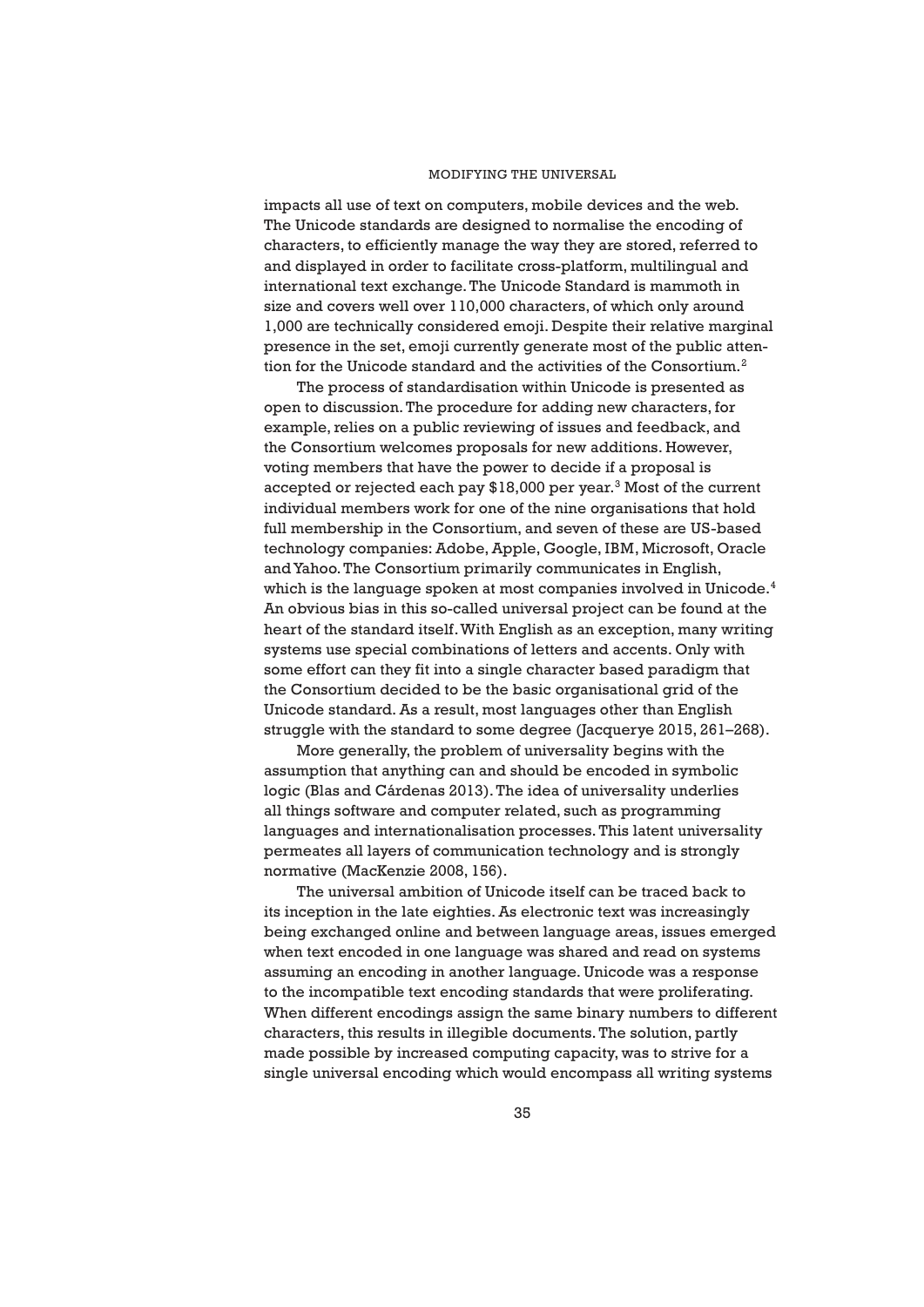in the world. This encoding can be thought of as a single gigantic table that indexes all available characters to unique binary numbers, thus circumventing the issue of different encodings with overlapping character assignments.

 Maintaining this table and deciding what should be stored in it and where is still the core activity of the Unicode Consortium. It is crucial to understand that the Consortium only deals with the assignment of numbers to characters and not with the way they are rendered. In other words, what Unicode maps is the "idea" of, for example, the Latin capital "A" to a specific binary number. How that "A" itself is represented (italic, Gothic type, big, small, etc.) is the responsibility of glyph and font designers, and not the Unicode Consortium. Furthermore, the standard is non-binding and the actualisation of its universality depends on the willingness of soft- and hardware manufacturers to implement the recommendations of the Consortium.



Figure 2. The difference between a code point, a character and a glyph. The Unicode Consortium only concerns itself with the allocation of codepoints to characters and not with glyphs. Pierre Huyghebaert (2015).

## **Because one face does not fit all**

The proliferation of smart-phones and fierce competition between vendors accelerates the attention given to emoji. The cute characters became a surprisingly important argument for buying a new iPhone, iPad or Android phone. In 2015, Apple launched their latest model with a completely redesigned emoji set, now proudly featuring emoji for gay and lesbian couples. The updated Apple designs were breaking with the flat, graphic rendering of emoji images and expressed volume and realism. They cemented the impression that emoji had evolved from visual aids to communicate emotion towards representations of the self. It was also painfully clear that these stand-ins for the human body looked very pale.

 Once Apple had launched its high-resolution, pink-hued emoji set, discussions flared up all over the web. The supposed realism of these renderings made people feel "not represented" and subsequently users started to question the yellow base-color of emoji as well. Several petitions asking Apple to increase the diversity in its emoji set attracted thousands of signatures.6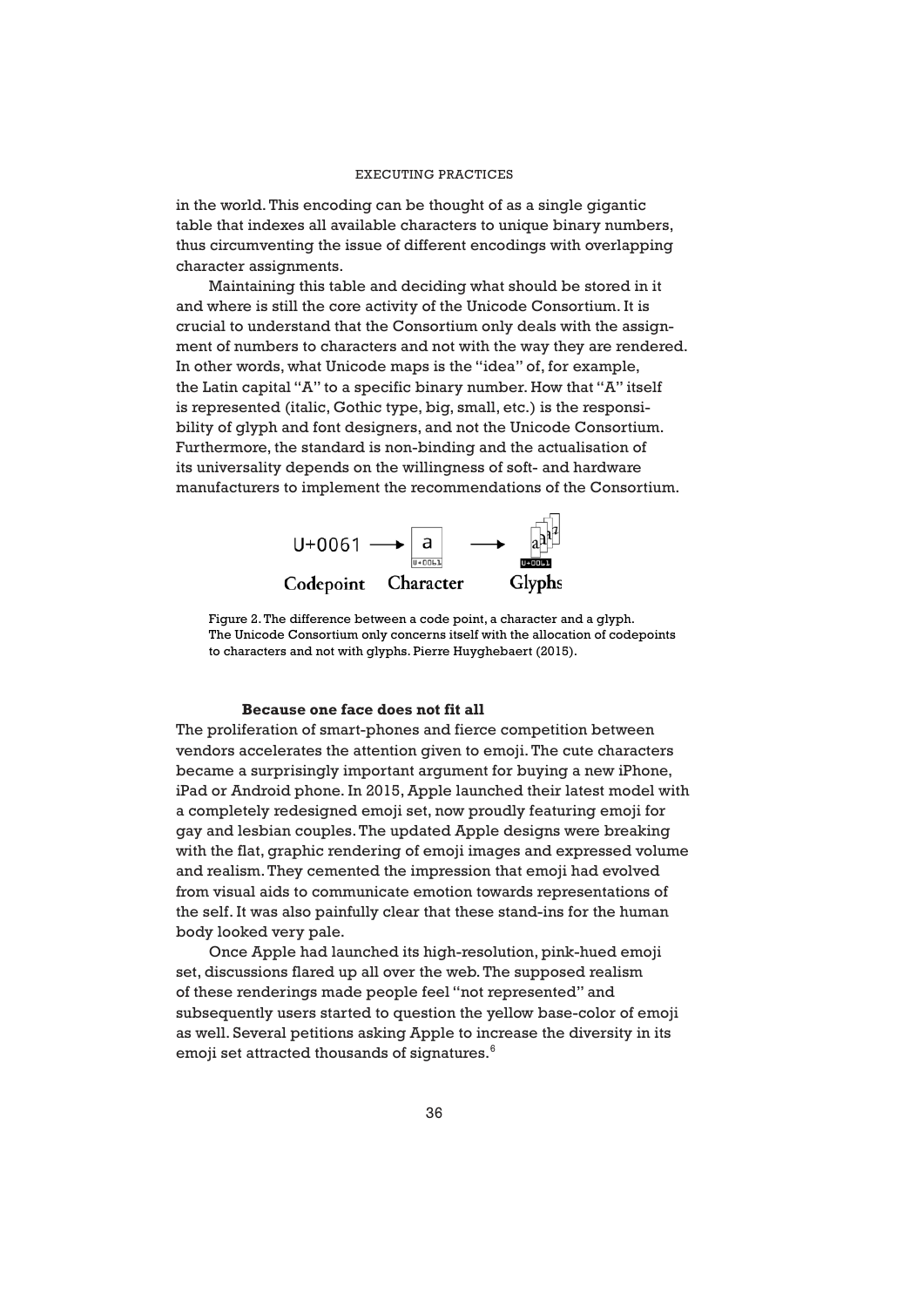The demands to technology giants to fix emoji diversity fell on fertile ground. The protest happened at a moment when US-based technology companies such as DropBox, Pinterest, Airbnb and Twitter had published statistics on the lack of women and people of colour in their workforces, thereby publicly acknowledging their issues with diversity. $7$  Each of the companies had hired so-called diversity managers that were tasked with correcting these problems.

 The Unicode Consortium, made up of several of these same companies, was put in charge of responding to the pressure. $8$ A problem that in essence was caused by an awkward design-decision from Apple, conveniently became a problem to be solved on the abstract level of the Unicode standard. In this meta-context it was clear that the issue could only be addressed through technological means.<sup>9</sup>



Figure 3. Yellow base character with FITZPATRICK TYPE-5 modifier. Screenshot from the Unicode Technical Report 51: http://www.unicode.org/ reports/tr51/.

 The solution that the Unicode Consortium decided to implement was to add "skin tone modifiers", six new characters that could modify only a designated set of emoji that they considered to represent or include humans. Using essentially the same mechanism that is used to create ligatures,  $10$  these skin tone modifiers allow users to specify any of six different shades of brown for emoji faces. If the device of the sender or receiver has a modifiable icon set available, the emoji is rendered with that shade of brown. If not, the "default" face will be shown next to the selected colour swatch.

 The Consortium based the shades on the Fitzpatrick scale, an existing standard developed for measuring the sensitivity of skin to sun exposure. From the little documentation of this surprising choice, we understand that it was believed that the Fitzpatrick scale could pass without triggering a complicated debate on the representation of ethnicity.<sup>11</sup> Using any scale to differentiate people according to the colour of their skin already implies a colonial gaze, since the modelling of "racial types" has been used to de-humanise whoever was not viewed as a white European. Additionally, the Consortium conflated a medical standard for the sensitivity of human skin to UV exposure with a way to represent skin colour.<sup>12</sup> By carelessly merging the two lightest skin tones, Type 1 and 2, into one single modifier, the Consortium underlined that light skin functions outside this colonial gaze.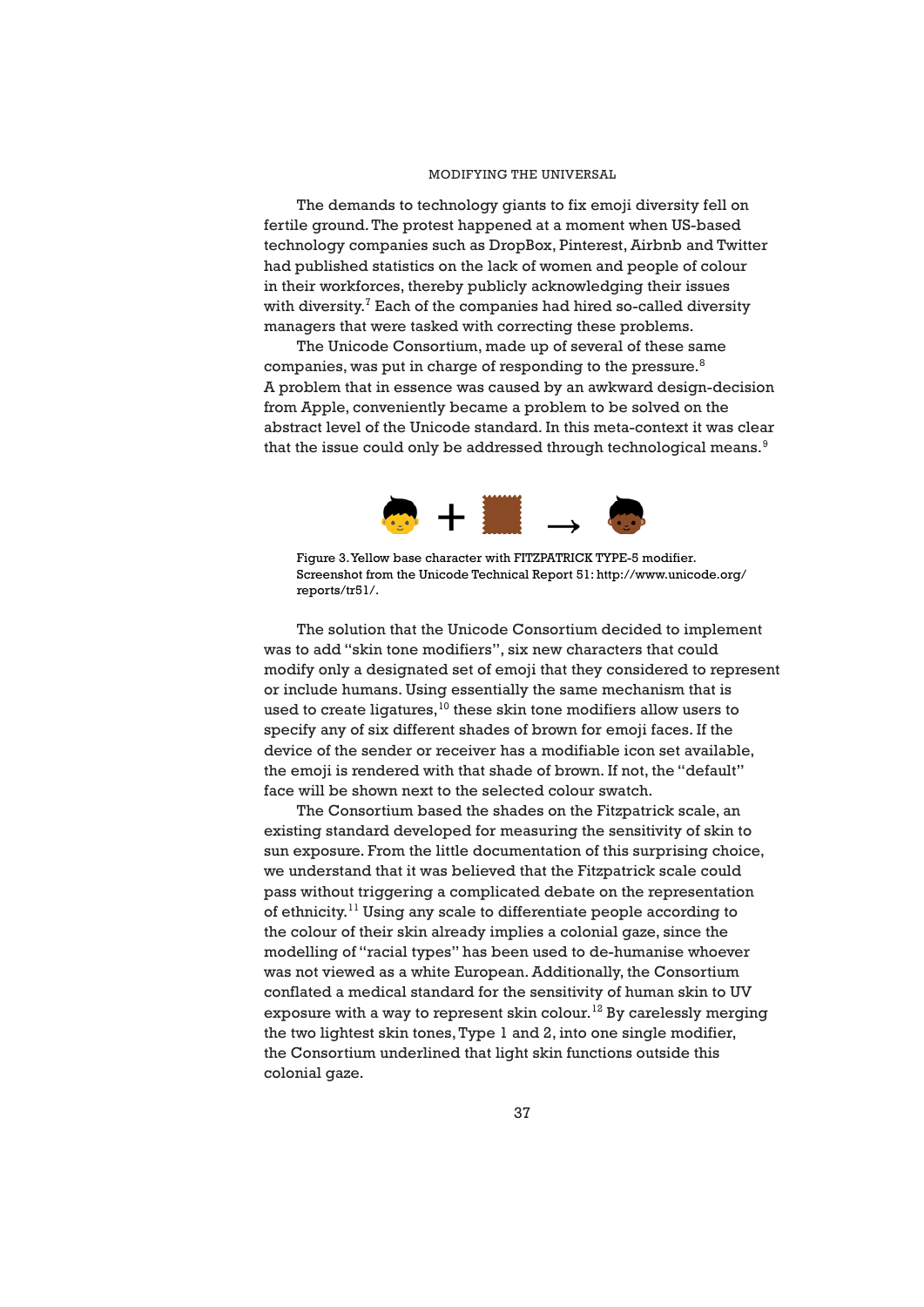The introduction of the modifiers meant that the yellow emoji began to function as a white base, with darker skin colours positioned as an add-on. After Apple had started this confusion between yellow and white, it hardly comes as a surprise that the modifiers were seen as a "blackface" move and a bastardised version of white superiority.<sup>13</sup>

 Unlike the rigour that the Consortium usually applies to changes in the standard, the skin tone mechanism was implemented in a relatively short time. The documents available at the Consortium website avoid any reference to possible problematic consequences, and the argumentation for the mechanism comes across as hastily put together. The sub-committee involved with its implementation judged it sufficient to bring in entrepreneur Katrina Parott as an expert, in lieu of the usual dialogue with a supposed user-community. Parrott developed the successful iDiversicon project in response to the on-line protests, but can hardly be considered to single-handedly represent the complex issues of representation that were at stake. $14$ 

 The users' demand for the diversification of emoji points to the way in which on-line representations might operate on the actual through the virtual, and opens up possibilities of representation that are not available in the physical world. But should we see the addition of modifiers as an example of such a potential? Is it a successful form of user-agency, of powerful citizen action? Does the mechanism of skin tone modifiers really bring diversity to the emoji project?



Figure 4. Google's Android has depicted the same emoji characters in different ways over the years.

## **Cross-platform consistency**

In April 2015, as soon as the updated Unicode standard was released, Apple integrated the skin tone options on their iPhones. It was celebrated as a victory that vendors were finally taking diversity into account.<sup>15</sup>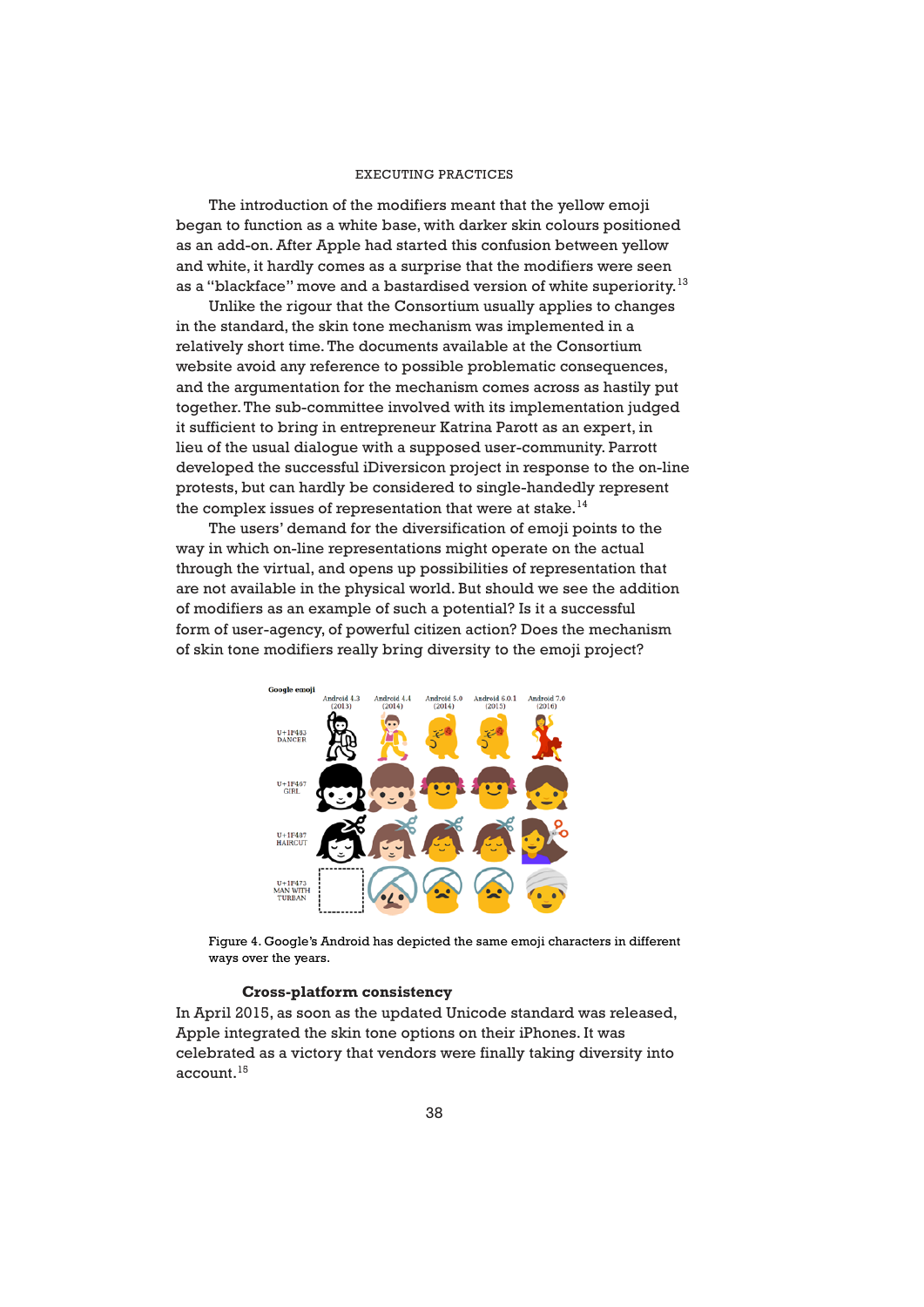Interestingly, Google did not implement the modifiers on their Android platform and continued to render all humanoid emoji as Barbapapa-style blobs in unrealistic yellow. A Google spokesperson indicated that this was a deliberate choice: "[Google's] emoji faces are playful and are all about conveying the emotion you're feeling. They aren't designed to look human or reflect human characteristics".16 The characters in Unicode that are tagged "emoji" are in fact a hybrid collection of images, each with their own visual language and culture of use. It includes icons originally designed to be displayed on Japanese broadcast screens, map symbols used in institutional communication, typographic dingbats, cute decorative elements and e-mail emoticons for inter-personal messages. At first the heightened presence of emoji on communication devices and applications gave prominence to the expression of emotions. Down the slippery slope, emoji have become a pre-coded form of identification. The skin tone modifier mechanism insists that you are what you type. You are typed.

 Standardising this solution for diversity had another unexpected normative consequence. Vendors such as Google, who chose to use less humanised renderings of emoji, or Microsoft, who kept with the Unicode design specifications and rendered the characters with grey skin, came under pressure to normalise their set. A widely published research article into the cross-platform use of emoji claimed that different renderings of the characters could lead to misunderstandings (Miller et al. 2016, 9). A smiling blob + modifier did not render in the same way as a smiling face + modifier. The message you send or receive is altered by those different renderings not only in style, but also in meaning.

 At this point, Google changed its position, as explained by Jeremy Burge on *Emojipedia*:

> *While cross-platform consistency was one reason for getting rid of the blob-people, another was to pave way for support of skin tone modifiers. It stands to reason that the blobs look great in yellow, but would look a bit weird if they had skin tones applied.*<sup>17</sup>

In essence, the implementation of skin tone modifiers forced emoji representations into another level of realism, reduced the possibility for different renderings and eventually had the effect of making all emoji look like Apple Color Emoji. In this context, the space for imagining other characters narrowed dramatically, forcing users into labelling themselves according to pre-set categories of gender and ethnicity.

 As long as the emphasis is on the action or emotion expressed by the cute yellow, asexual characters, thoughts about gender, race and ability might go away. But the project to encode diverse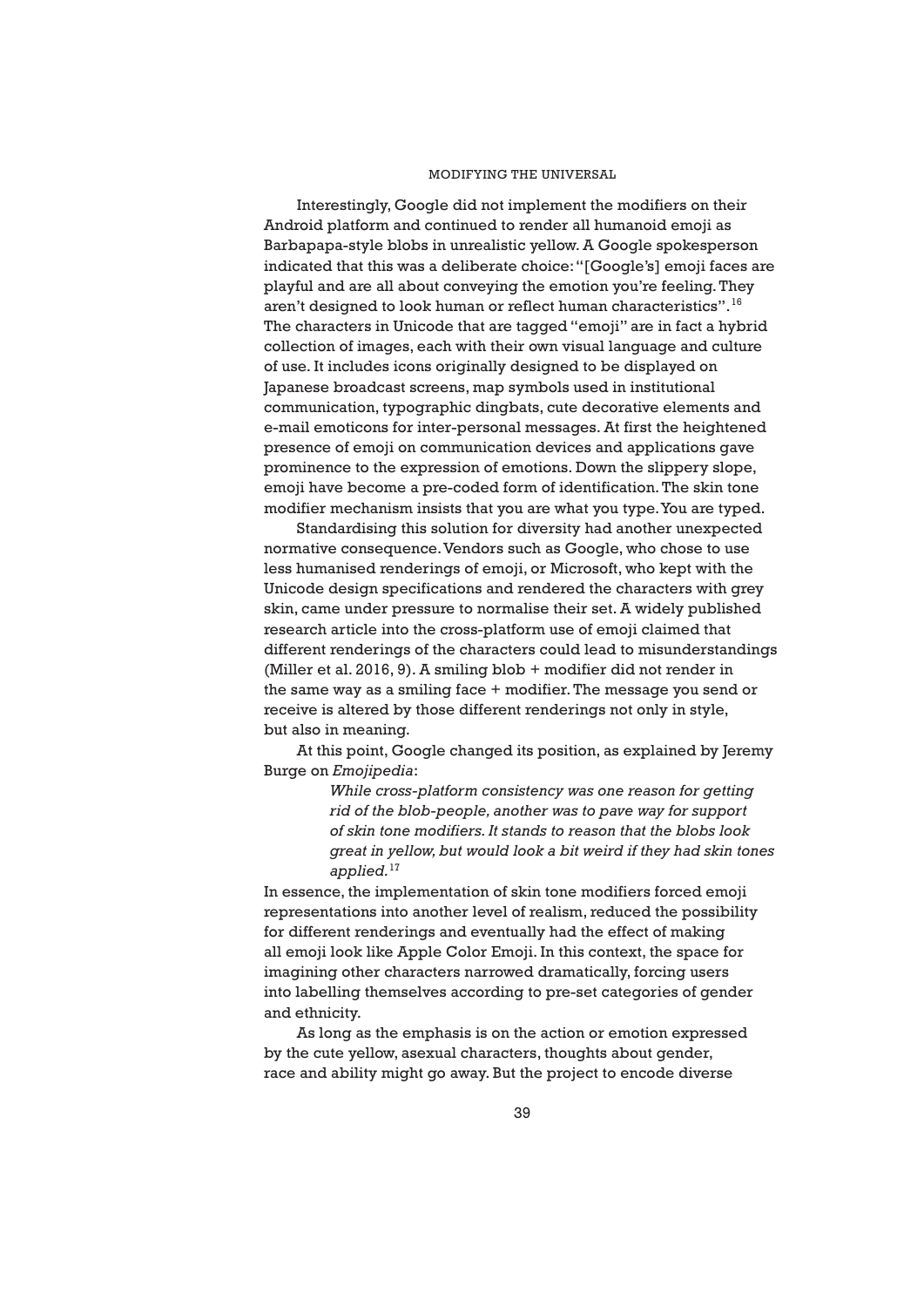representations into Unicode can only work if we assume that emoji are representing humans to begin with. Who or what is the template for this "universal" character? Should these complex questions be in the hands of the Unicode Consortium, specialised in finding technical solutions for implementing "all the living languages possible"?

 We felt that the blobs and grey characters were at least attempts to widen the possibility for representation in digital communication. And now, even that space is gone.



Figure 5. Different implementations of Emoji Modifiers based on the Fitzpatrick scale. The distinction between skin Type 1 and 2 has been conflated into one single "pink" modifier.

#### **Technologies for segregation**

In March 2016, Facebook proudly announced their use of ethnic affinities profiling, a thinly veiled form of racial market segregation.<sup>18</sup> For the promotion of the Universal motion picture *Straight Outta Compton*, two trailers were edited. One was targeting "general population (non-African American, non-Hispanic)" and another "African-American" audiences. The commercially successful campaign was the result of a close collaboration between diversity teams in both companies.19 Despite users' refusal to provide information on their ethnic background, Facebook felt entitled to guess their "ethnic affinity" through analysis and categorisation of the data that they have access to. Segregation based on personal electronic communication had become "marketing as usual".

 Emoji skin tone modifiers have of course been used to construct racist comments<sup>20</sup> and there is a documented case of an Instagram search that returns different results depending on emoji with the skin tone modifier applied.<sup>21</sup> Should a Unicode compliant search engine offer to sort results the same way? While Russia investigates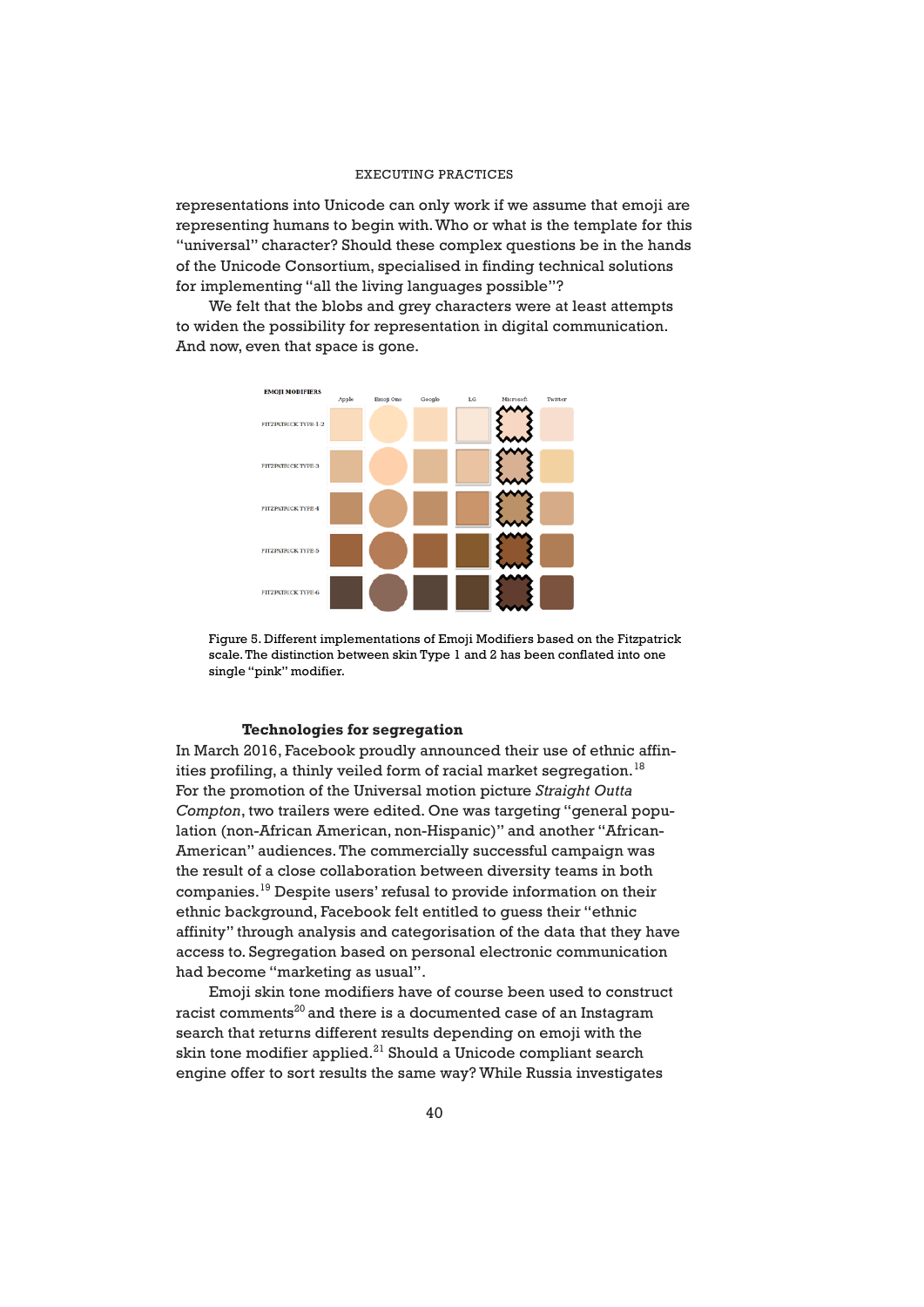if it can sue Apple for their representation of sexual diversity, $^{22}$  app stores refuse sex-positive emoji because they do not permit "sexual content".23 Activists from Turkey were arrested because of their social network accounts, while Libya used Big Data to target its opponents (Manach and Nicoby 2015, 38, 47-48). When social networks can target ads based on the content of messages and user preferences apparently representing an ethnic profile, where will the use of modified emoji lead us?

 Despite the apparent commitment to implement encryption, we have seen Facebook, Google and Apple all too easily comply with police or intelligence services to aid the global war on terror. In such a charged landscape, it is difficult to think about the way standards are being handled without a sense of paranoia, and the willingness of these companies to implement diversity through cute emoji should be met with at least some reservations.

 The responsibility for instituting the potential for segregation lies not (only) with the vendor who implements such systems, but also with the one who initiates, negotiates and defines the standard. Unicode cannot neglect to consider such consequences.



Figure 6. Sketches on emojipedia.org speculating about gender modifiers. Screenshot from http://blog.emojipedia.org/ unicode-and-the-emoji-gender-gap/.

#### **Pandora's box**

In February 2016, following the perceived success of the modifier mechanism, the Unicode Consortium introduced TR#52, a proposal to allow further customisations of Unicode emoji characters. $^{24}$ If accepted, it would ensure that gender variants (such as female runners or males raising a hand), hair colour variants (a red-haired police woman) and directional variants (pointing a gun or a crocodile to the right, rather than only to the left) could be encoded.

 The mechanism would use the same principle as the skin tone modifiers, allowing only certain emoji to be altered by certain modifiers. But even if one could now type a message with a female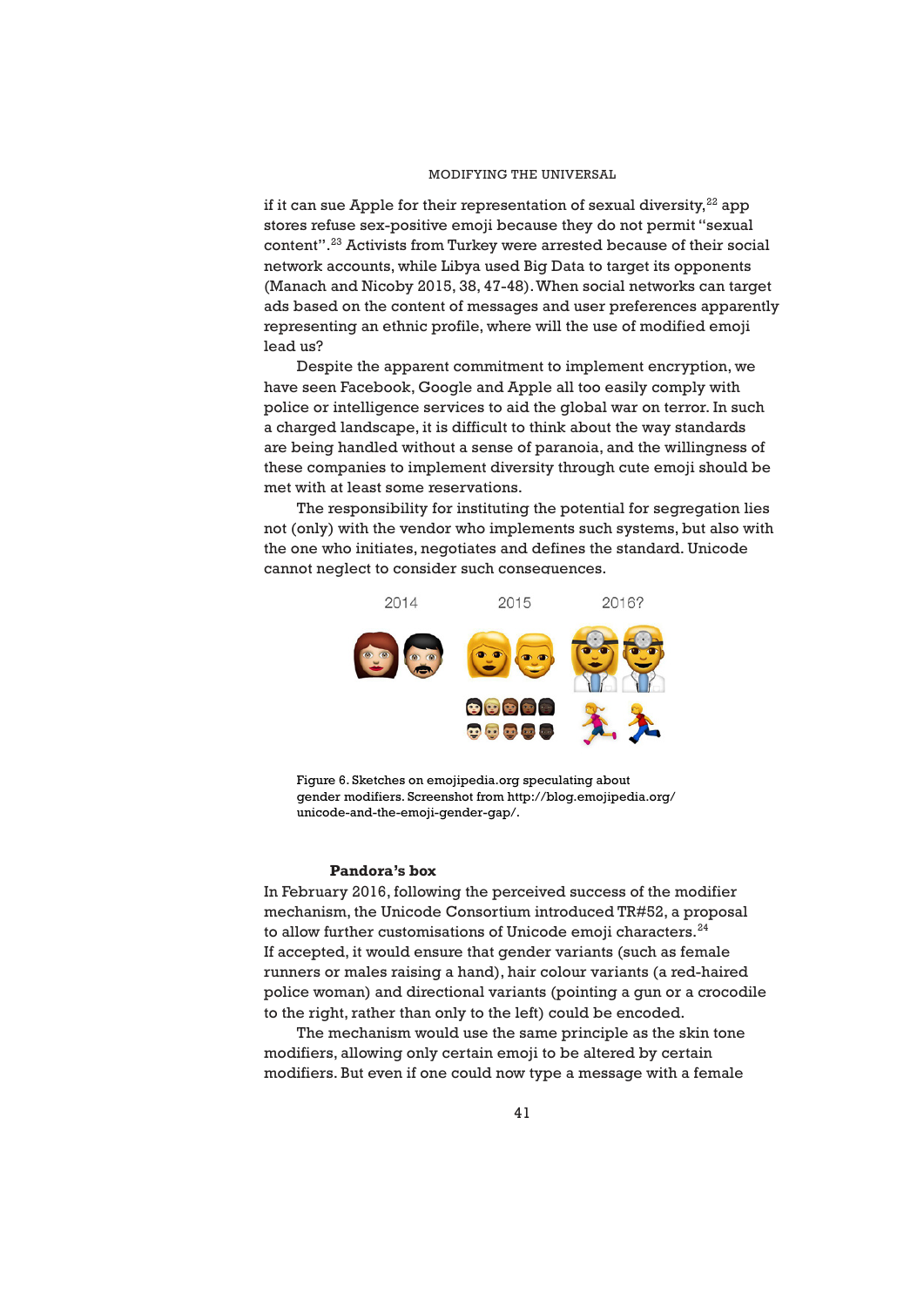police officer or construction worker, why is there no female dancer wearing a sari, or is U+1F473, MAN WITH TURBAN the only man able to wear a turban? What about hairstyles and different traditions of gesturing, let alone representation? 25

 In their proposal, the Consortium insists on using a limited palette for haircolour because of the "cartoon style" nature of emoji and refers to the US Online Passport application form as the "standard" to follow when choosing this limited palette. $26$  The way the U.S. State Department chooses to view and categorise people is a particular expression of how the border control agency sees a person. The aggressive border-profiling that targets young brown men, for example, should not have to make its way into our daily communications. Additionally, the implementation of the proposed gender variants (male, female, neutral) does not address more complex gendered formations such as transgender or transsexuality.

 By further expanding the modifier mechanism, the Consortium persisted in addressing diversity through altering a so-called "neutral" base. One only has to imagine the consequences of adding "disability" as a modifier to future Unicode specifications in order to understand this tension. Disability should obviously never be conceived of as a condition of modification to a base-line standard. In practice however, it would have to be implemented exactly in this way. By continuing to naively treat these images as "just like any other character", the Unicode Consortium opened a Pandora's box of implications even wider. $27$ 

 It was with this observation that we arrived at the *Execution* event in Malmö, a three day study session where academic researchers, practitioners and artists from around Europe gathered to question "the cultural, material and political implications of execution".<sup>28</sup> We contributed with a talk and a workshop around the question of skin tone modifiers and emoji. At the workshop, participants brought their own expertise and perspectives on the emoji project within Unicode. We proposed to use the space of the workshop to write a collective response to TR52, using the channel for public feedback provided by the Unicode Consortium. After some initial reservations about the way critique would be possible or impossible within the confined space proposed by the Consortium, we began writing as a group.<sup>29</sup>

 We agreed on arguing against implementing the proposal based on four points, leaving out a fifth comment on the commercial drive of the Unicode Consortium that we feel is actually at the root of the problem.

> *1. By positing a "normal" baseline against which difference is to be measured, the mechanism sets up problematic*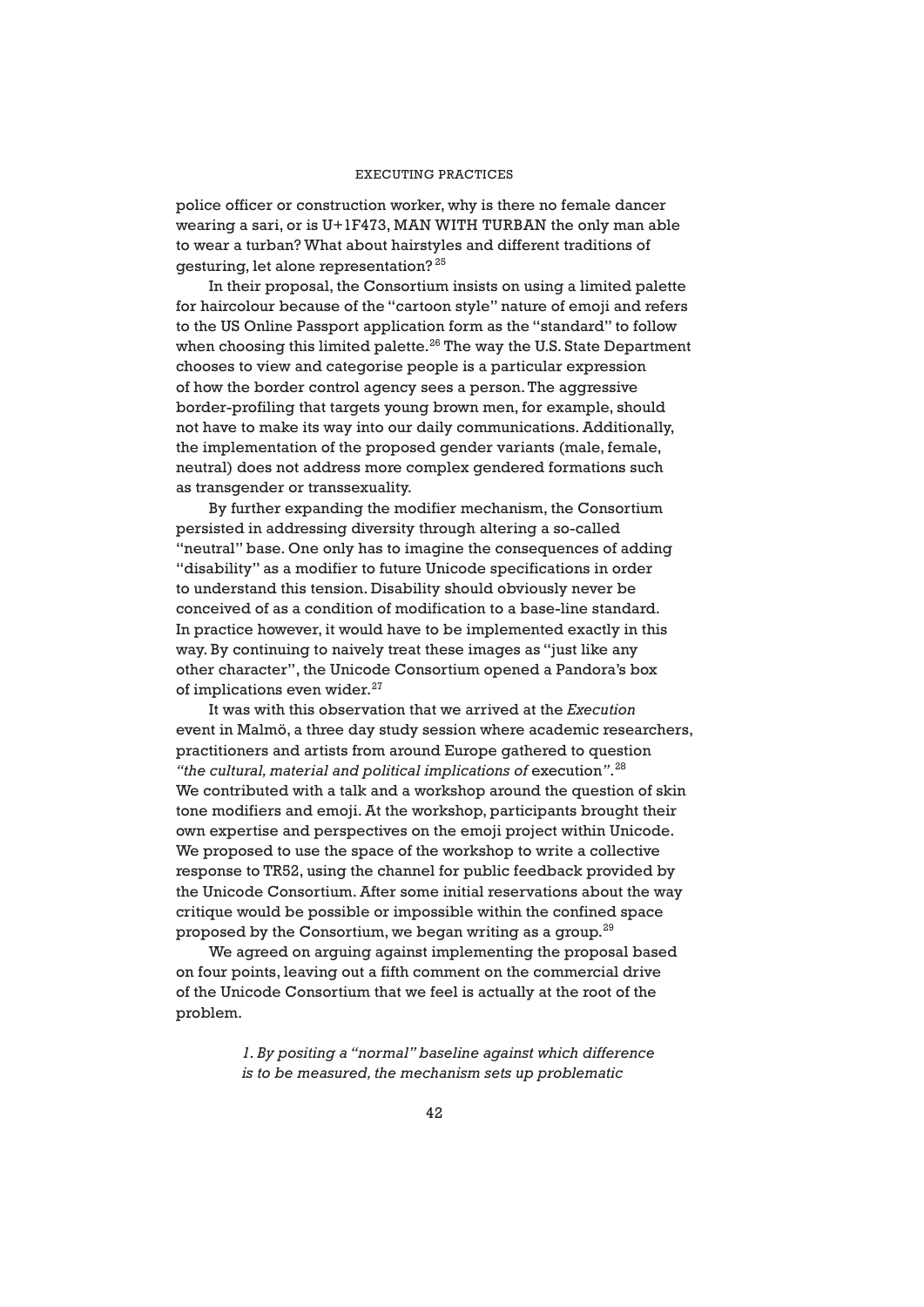*relations between the categories that act as modifiers and the pictographs that they modify.*

*2. To express diversity as a "variant" is a reductive response to the complexity of identities and their representational needs.*

*3. The Consortium should take into account how, once implemented, the modifiers will function in today's media environment. Should Unicode-compliant search engines differentiate results according to modifier categories?*

*4. The proposed modifiers for skin tone and hair colour are both based upon questionable external standards. In the case of the Skin Tone Modifiers, the Consortium has chosen to use the Fitzpatrick scale in an attempt to find a "neutral" gauge for skin tone.*

With the comment, we attempted to argue that it does not make sense to fix these issues by finding a less controversial standard for expressing skin tone, or to solve the problem by adding yet more variables, as the mechanism of varying between binary oppositions itself is fundamentally flawed. We felt that the combination of the representational turn and market pressure produced unavoidable and unsolvable problems that the Unicode Consortium tried to respond to through the warped logic of the modifier mechanism. By holding on to the extended modifiers as if they were actually moving in the right direction, the Consortium demonstrated a lack of commitment to actual, complex needs for human communication.

 We sent the comment as soon as the workshop ended, a day before the request for comments closed. To our surprise, besides a confirmation of receipt, we did not receive any response. Soon afterwards, we realised that the work on the new mechanism had been suspended:

> *Work on UTS 52 will be suspended for now in favour of an alternative (ZWJ) approach, focusing on female emoji, that allows for shorter development time and better fallback behavior on older systems.*30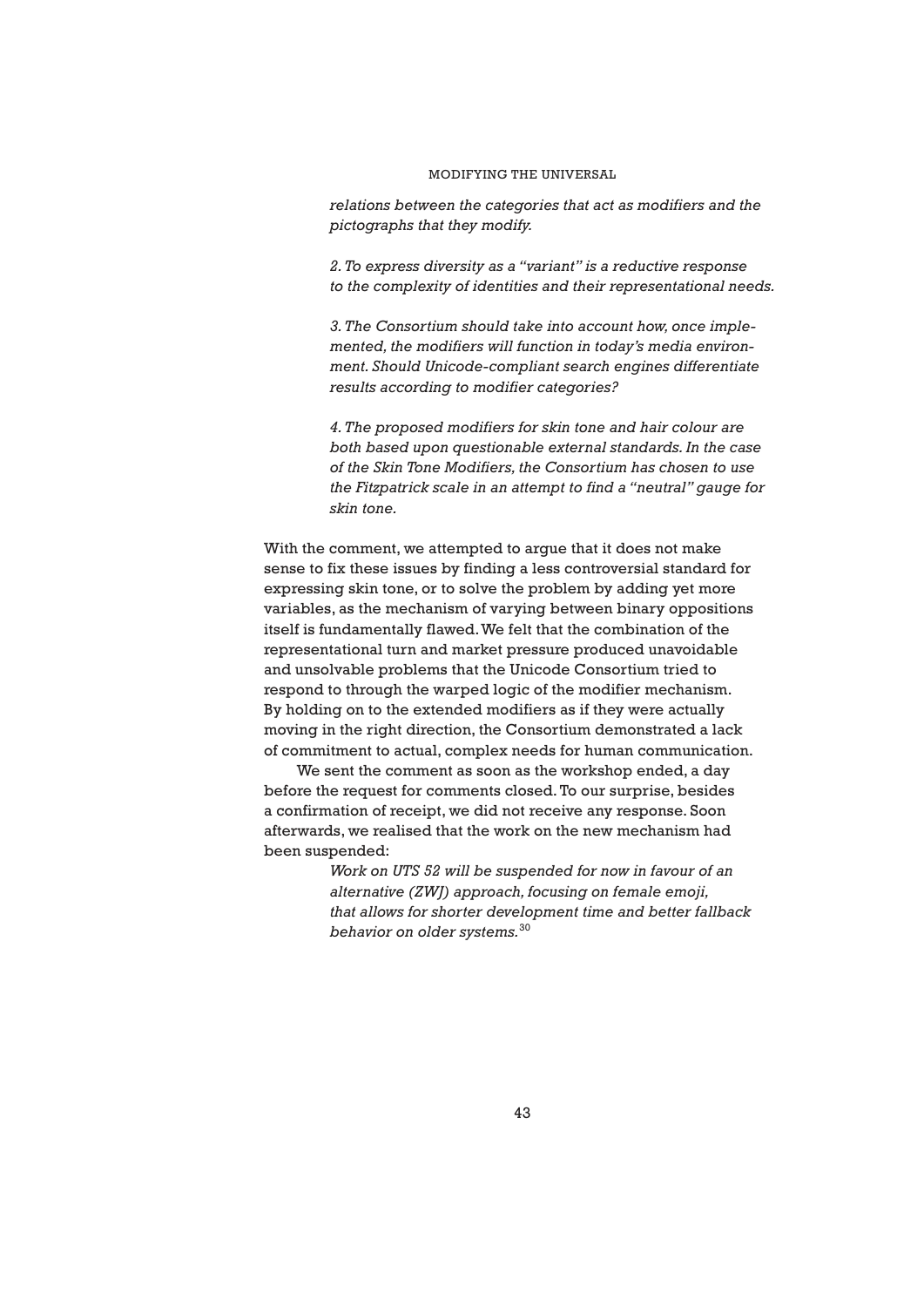. . . . . . . . . . . . . . . . . . **AAAAAAAAAAAAAAA 8888888888888888 A A A A A A A A A A A A A A A 00000000000000000** *<b><i><u><b>A A A A A A A A A A A A A A*</u> 8888888888888888 *<b>A* **A A A A A A A A A A A A A A A A A A A A A A A A A A A A A** .. .. .. .. .. .. .. .. .. .. .. .. .. . . . . . . . . . . . . . . . . . *<u>A A A A A A A A A A A A A A A</u>* **00000000000000000** 88888888888888888

Figure 7. More resolution is no solution

#### **It is all about implementation**

But why was the work really suspended? The following is a reconstruction, based on documents available on Unicode.org:

 Between the 9th and 13th of May 2016, the Unicode Technical Committee met in San Jose, California in a meeting hosted by Adobe. Among the things up for discussion was the Technical Report #52 on the Emoji Modifiers. In the weeks leading up to the meeting, the members of the Unicode Consortium had asked for and received public input for TR#52 and the proposed meetings, including our comment. On the 10th of May the Emoji Subcommittee and the voting members of the Consortium went through the agenda, reviewing the proposals and comments. This happened during the lunch-break in a so called "ad-hoc session" of which there are no minutes. During this session, Google presented a document which reads as a press release rather than a technical document. It was entitled "Expanding Emoji Professions: Reducing Gender Inequality"31 and was simultaneously released to the public. *The Guardian* and several other major news outlets ran a story on Google's proposal that same day.<sup>32</sup> After a short break, a consensus was reached to suspend any work on UTR#52 and to pursue "an alternative approach using ZWJ for representing female emoji", referring to Google's proposal.<sup>33</sup>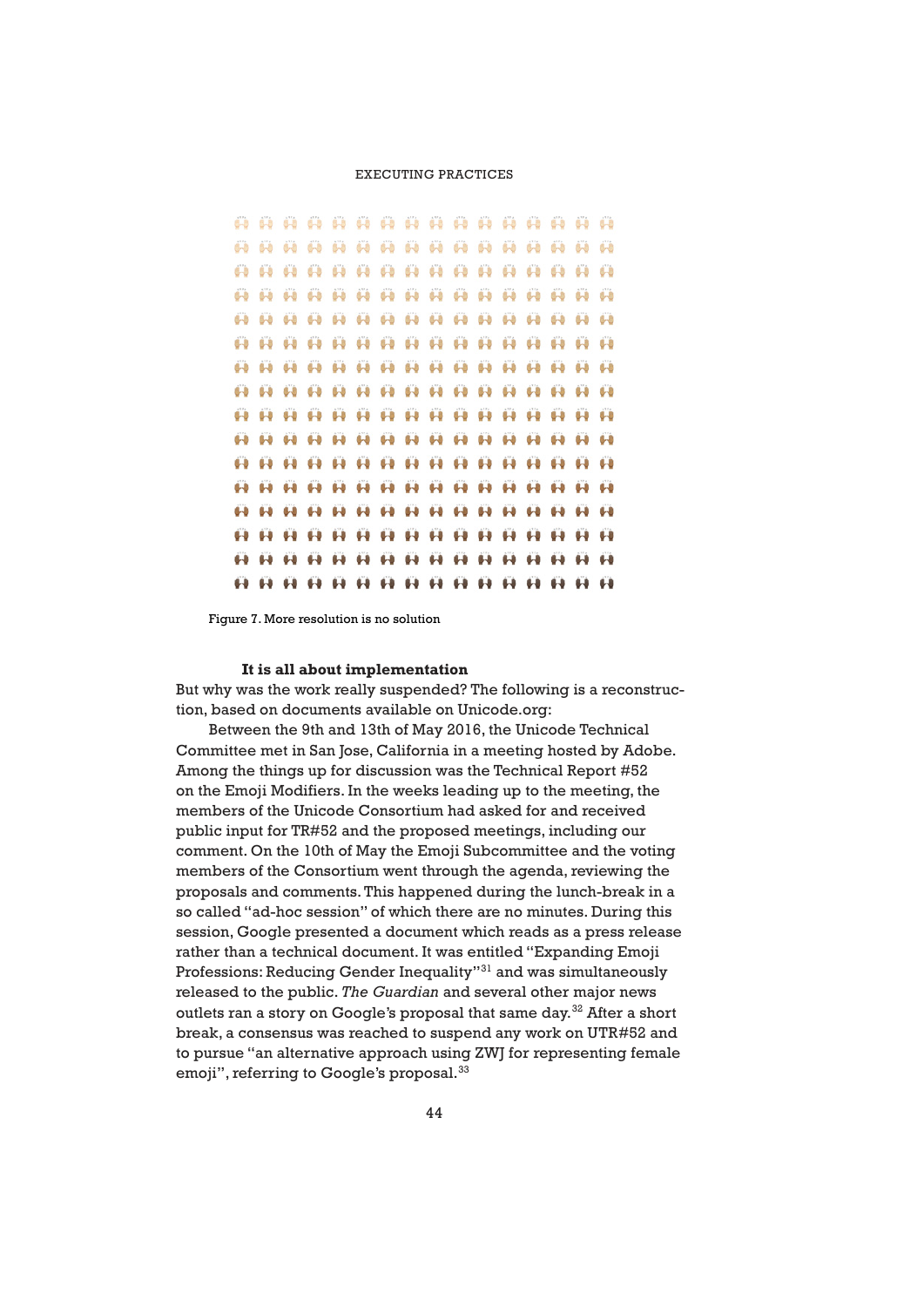

Figure 8. Detail from the Google proposal/press release demonstrating the technological fix where the ZWJ mechanism could be used to quickly create additional diversity without having to deal with the lengthy Unicode process. Screenshot from http://unicode.org/L2/L2016/16160-emojiprofessions.pdf.

 These events interestingly shifted the responsibility and agency for implementing diversity back to the vendors themselves and away from the Unicode Consortium. This time Google had made sure that the spotlight for making diversity happen, pointed on them, and not on Apple. The proposed change was in favour of using the ZWJ (Zero-Width-Joiner) mechanism rather than a "modifier" or modifier tag mechanism, as was originally proposed. The ZWJ is an invisible character already used in Unicode to denote the combination between two separate characters. This is being used for example in the family emoji, where the Unicode characters for man, woman and child are written in combination with ZWJ. It is then up to the vendor to implement this as a family emoji and to decide on how it shows up on a device. The important shift here is that new emoji can thus be created by making combinations of existing symbols, rather than having to propose new modifiable emoji. This means that any new emoji can be invented (and implemented) by vendors, without having to go through the Unicode Consortium. In effect this is a de-politicization of Unicode, since any move towards representing "diversity" via emoji can now happen through the vendors themselves. Google, for example, "claims" gender with their hyper-mediated introduction of gendered professions and the addition of a rainbow flag.34

 The event also represents a typical case of do-ocracy, in which a (nominally) open and discursive process of negotiation is sidelined by presenting faits-accomplis. Do-ocracy is a mode of decision-making popular in technical circles for its speed and decisiveness. Having done the task also becomes the justification and validation for it: "Why do we actually use ZWJ emoji? because Google just did it!" Do-ocracy assumes that everyone is able to "act" with the same power and when you want to oppose a decision, you just "do" something else. Whereas Unicode nominally leaves space for individuals and small organisations to participate in the discourse and creation of standards,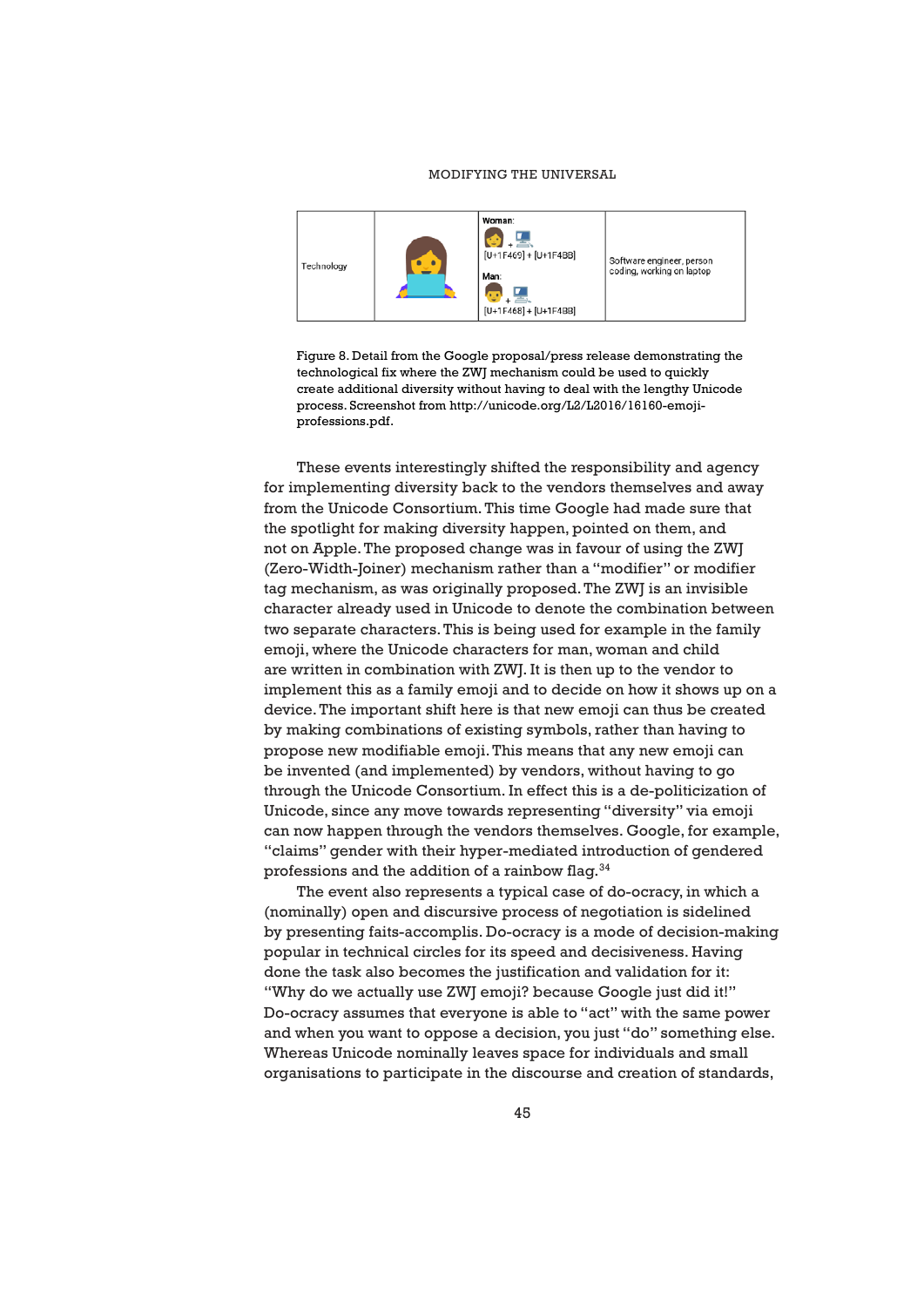these individuals and small organisations can never compete with the power of Google do-ocracy. It turns the Unicode Consortium into what so many open standards bodies have become, a rubber-stamping entity to validate unilateral decision-making by large commercial players.

#### **Solutions or diversity and potential for multiplicity**

The Unicode Consortium is largely made up of technology giants like Apple and Google. It seems that the Consortium offers them an institutional front in a game of smoke and mirrors. The companies hide behind the limitations of the standard if necessary, and break out of its confines when desirable.

 Our participatory observation (and practice-based research) of the decision making process at the Unicode Consortium allowed us to study the technical and social implications. On the one hand, we looked at emoji as a language and how it is perceived, and on the other hand, at the processes at work in social and economic terms. As sociotechnical objects, emoji are at the heart of a biopolitical framework. They materialise in the space of communication at a moment when representational policies and politics are being reorganised according to ethnic faultlines with the help of, for example, the big-data-isation of real, marketed or perceived identities.

 We observed how major economic actors in the field of communication technologies operate, adapt to external constraints or impose their choices. Technical decisions are sometimes taken without thorough reflection on their implications, whether historical or scientific, let alone on their social consequences. The proposals by the Unicode Consortium are merely techno-centric patches, engineering solutions in response to the increasing complexity of cross-device and cross-cultural computing that actually demands a rethinking of compatibility/translation in terms of difference.

 Our collective enquiry was an opportunity to analyse how the Unicode Consortium slid from dealing with cross-language document exchange to a sort of creative political position, without demonstrating any self-awareness of the political nature of its actions. Yet the Unicode Consortium operates as much more than just an IT standardisation of existing languages. Through the encoding of emoji, it creates and normalises a set of representations of humanity. It projects how human bodies must be for them and for numerous other computing companies: industrious, athletic, healthy, stable and classifiable in distinct market categories. As a consequence, possible projections of the body and non-standardised languages are being reduced to stereotypes while sexual or sexually connoted deviant uses of emoji are controlled. Meanwhile, racism and ethnic profiling are not only allowed but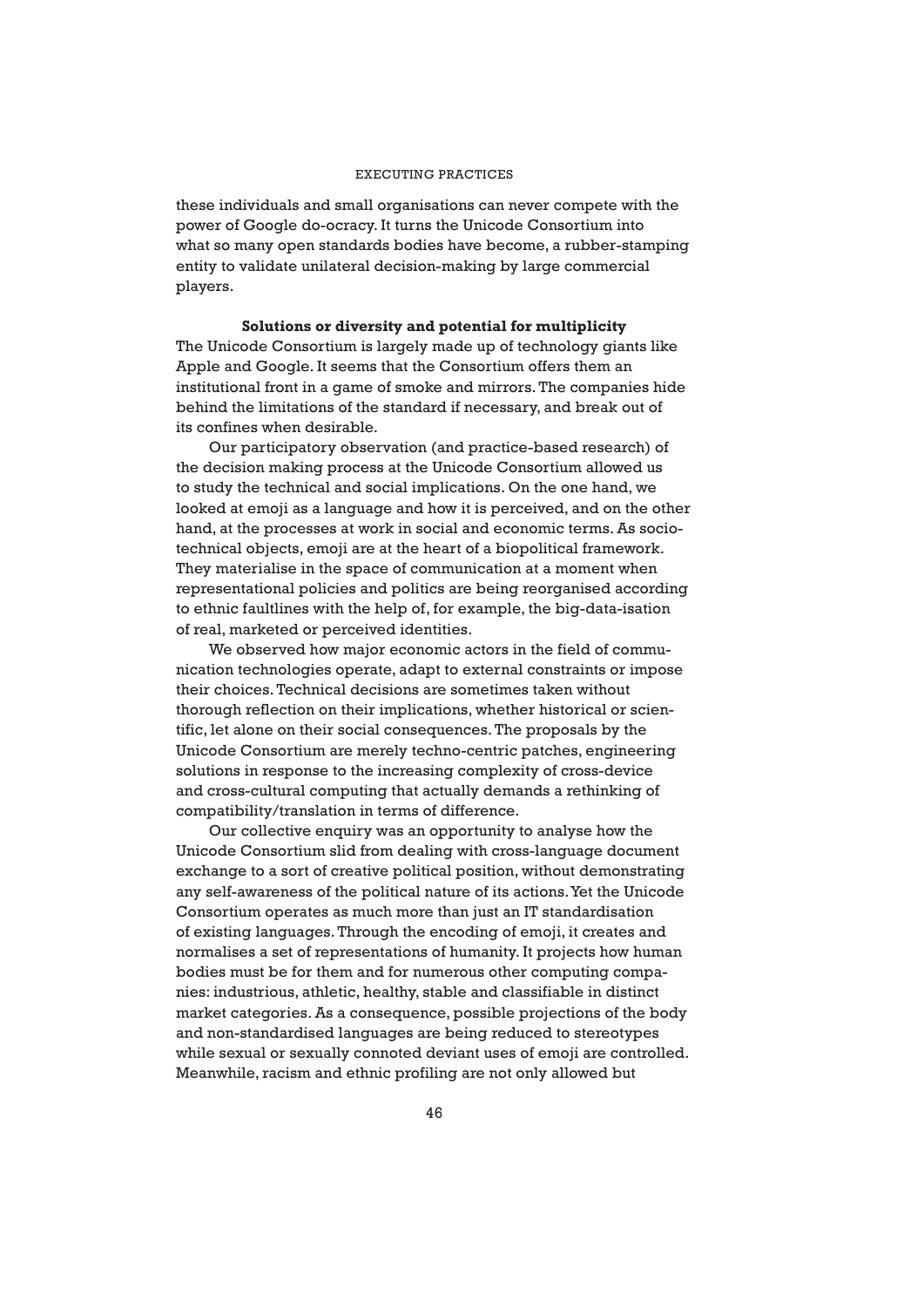encouraged and valued for the sake of their economic potential.

 We observed how in our techno-capitalist society identity politics is recycled and reduced to the most congruous, superficial representation of a projected self for marketing purposes. We can only wonder how this will be further used in a changing political context where cultural or "ethnic" profiling of Internet users has become normal. Superficial colour-blindness abounds while a wide wave of reactionary movements—from anti-gay marriage rallies to Alt-rights, Tea Parties and National Fronts of all kind—appear with newly polished faces. Meanwhile, in reaction to radical Islamic bombings all over the world, restrictions of civil liberties are implemented through social media and communications technology. Not at any moment are the colonial assumptions underlying the system of encoding being questioned: the assumption that everything can and should be encoded into the same system.

 It is urgent that we develop possibilities for multiplicity, but this means a shift of paradigm. We cannot expect to buy solutions for diversity with the next update because the one-dimensional relation between client and vendor is precisely what produces such superficial implementations in the first place. We need to collectively engage in rigorous discussions about device platforms and the consequences of standardisation processes. Unicode could provide such a platform if it took its own potential more seriously and opened up the process of technology making and standard-forming to the larger public. This is not about having a voice in which emoji should be included into the standard. It is a plea for getting involved in the way technological systems are being drawn up, and to demand more from communication standards than appeasement or soothing ways to solve difference.

 When we get together to finish this text a few months later, after a few hours of browsing Unicode repositories, we find the agenda for the meeting in which our comment should have been discussed. The emoji subcommittee has dismissed it with a cryptic: *"Snelting et al: Too late for ESC* 36 response*" .*<sup>37</sup>

#### **Notes**

Unless otherwise noted, images composed by the authors. Image source files from Unicode.org and *Emojipedia*.

1."When you come to Facebook to connect with the people, causes, and organizations you care about, we want you to feel comfortable being your true, authentic self." Facebook Diversity, February 2014 https://www.facebook. com/photo.php?fbid=567587973337709.

2. Interview with Mike Davis, Time Tech, March 2016 http://time.com/ 4244795/emoji-Consortium-mark-davis. 3.Prices are listed in USD only. http:// unicode.org/Consortium/levels.html. 4. http://www.unicode.org/ consortium/members.html. 5. http://www.unicode.org/reports/ tr17/#CharactersVsGlyphs. 6. Two petitions ran simultaneously, http://web.archive.org/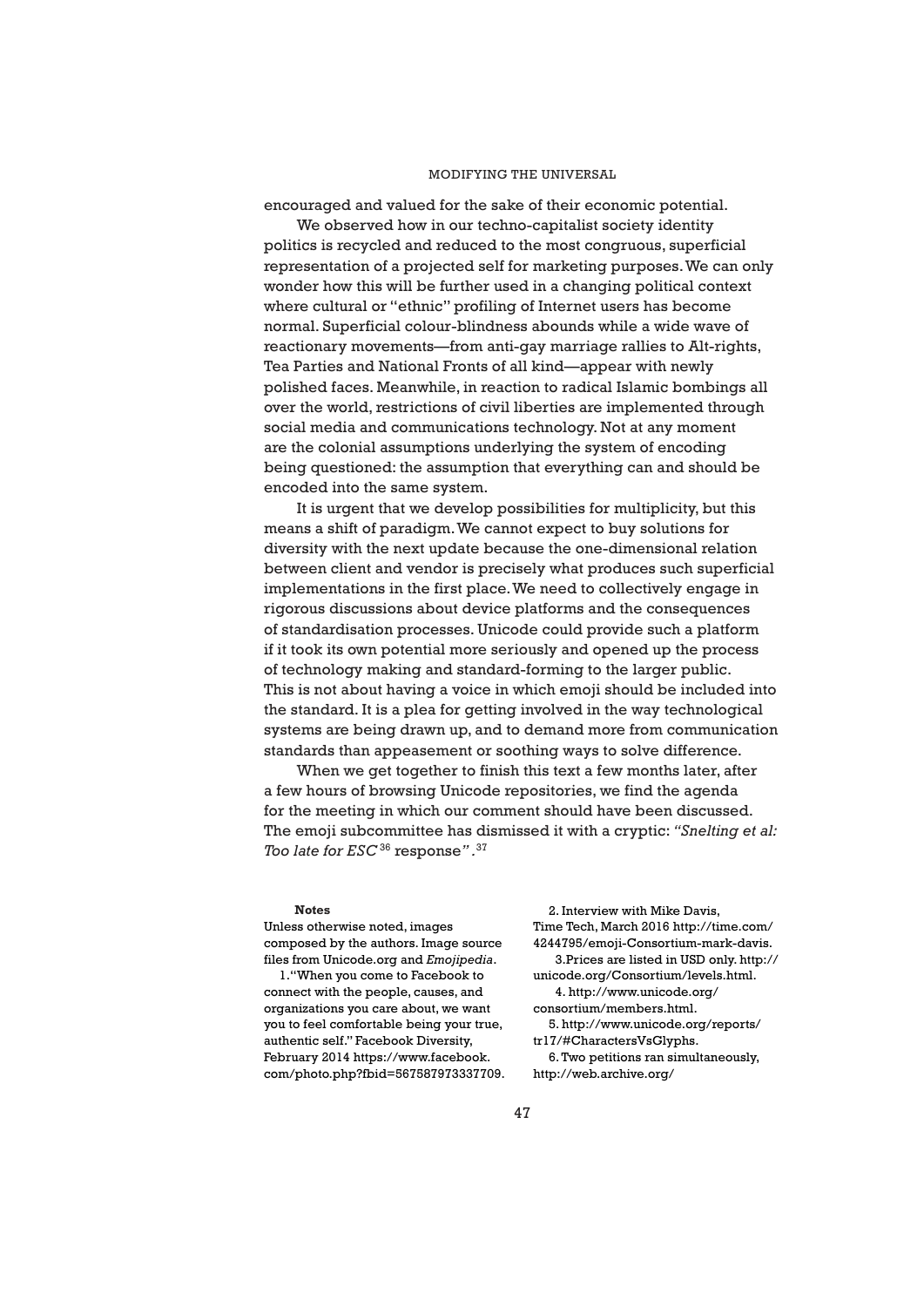web/20140730201055/https:// www.dosomething.org/petition/ emojis and https://www.change. org/p/groupme-and-emojidevelopers-add-more-diversity-tothe-emojis?recruiter=7740596&utm\_ campaign=twitter\_link&utm\_ medium=twitter&utm\_source=share\_ petitionb The campaign was championed by pop singer Miley Ray Cyrus on Twitter https://twitter.com/hashtag/ emojiethnicityupdate.

7. Twitter: "We're committing to a more diverse Twitter" https://blog. twitter.com/2015/we-re-committing-toa-more-diverse-twitter Apple: "Inclusion inspires innovation" https://www.apple. com/diversity Google: "A diverse mix of voices leads to better discussions, decisions, and outcomes for everyone." https://www.google.com/diversity Facebook: "We are dedicated to creating an environment where people can be their authentic selves" https://www. facebook.com/facebookdiversity/about.

8. "When we originally designed emoji, the goal was to be as neutral as possible. The emoji charts that Unicode supports are black and white and other people will interpret them in color for realism ... we struggled with how to deal with [diversity] for a bit because what we didn't want to do is multiply the emoji tremendously." Interview with Mike Davis, Time Tech, March 2016 http://time.com/4244795/ emoji-Consortium-mark-davis.

9. "Tim (Tim = Tim Cook, CEO of Apple) forwarded your email to me. We agree with you. Our emoji characters are based on the Unicode standard, which is necessary for them to be displayed properly across many platforms. There needs to be more diversity in the emoji character set, and we have been working closely with the Unicode Consortium in an effort to update the standard." Katie Cotton, vice president of worldwide corporate communications for Apple, March 2014 https://www.yahoo.com/ news/the-emoji-diversity-lobby-emojidesign-kevin-119455434306.html

10. A ligature occurs when two or more letters are joined into a single glyph,

for example the character æ in English, combining the letters a and e.

11. "The Fitzpatrick scale was developed for use in dermatology, it is also used in cosmetology and fashion design (and) it has the advantage of being recognized as an external standard without negative associations" http://www.unicode.org/L2/ L2014/14213-skin-tone-mod.pdf

12. http://www.beauty-review. nl/wp-content/uploads/2014/04/ The-validity-and-practicality-of-sunreactive-skin-types-I-through-VI.pdf

13. "These new figures aren't emoji of color; they're just white emoji wearing masks" https://www.washingtonpost. com/posteverything/wp/2015/04/10/ how-apples-new-multicultural-emojisare-more-racist-than-before

14. Parrott recently added a section "people with disabilities" to her commercially available emoji set. "Because One Face Does Not Fit All" http://www.idiversicons.com

15. "UPDATE: WE WON! You signed the petition. Now Apple is diversifying its Emojis!" http://web.archive.org/ web/20140730201055/https://www. dosomething.org/petition/emojis

16. "Android 6.0.1 Emoji Changelog", *Emojipedia,* December 2015 http://blog.emojipedia.org/ android-6-0-1-emoji-changelog

17. "Android N Drops Gender-Neutral Emojis", emojipedia, April 2016, http://blog.emojipedia.org/ android-n-drops-gender-neutral-emojis

18. "Facebook's ad platform now guesses at your race based on your behavior", *Ars Technic*a, March 2016 http://arstechnica.com/ information-technology/2016/03/ facebooks-ad-platform-now-guesses-atyour-race-based-on-your-behavior

19. "(Doug) Neil (Universal's EVP of digital marketing) credited part of this (project) to a specialized Facebook marketing effort led by Universal's "multicultural team" in conjunction with its Facebook team. They created tailored trailers for different segments of the population." http://www.businessinsider. com/why-straight-outta-compton-had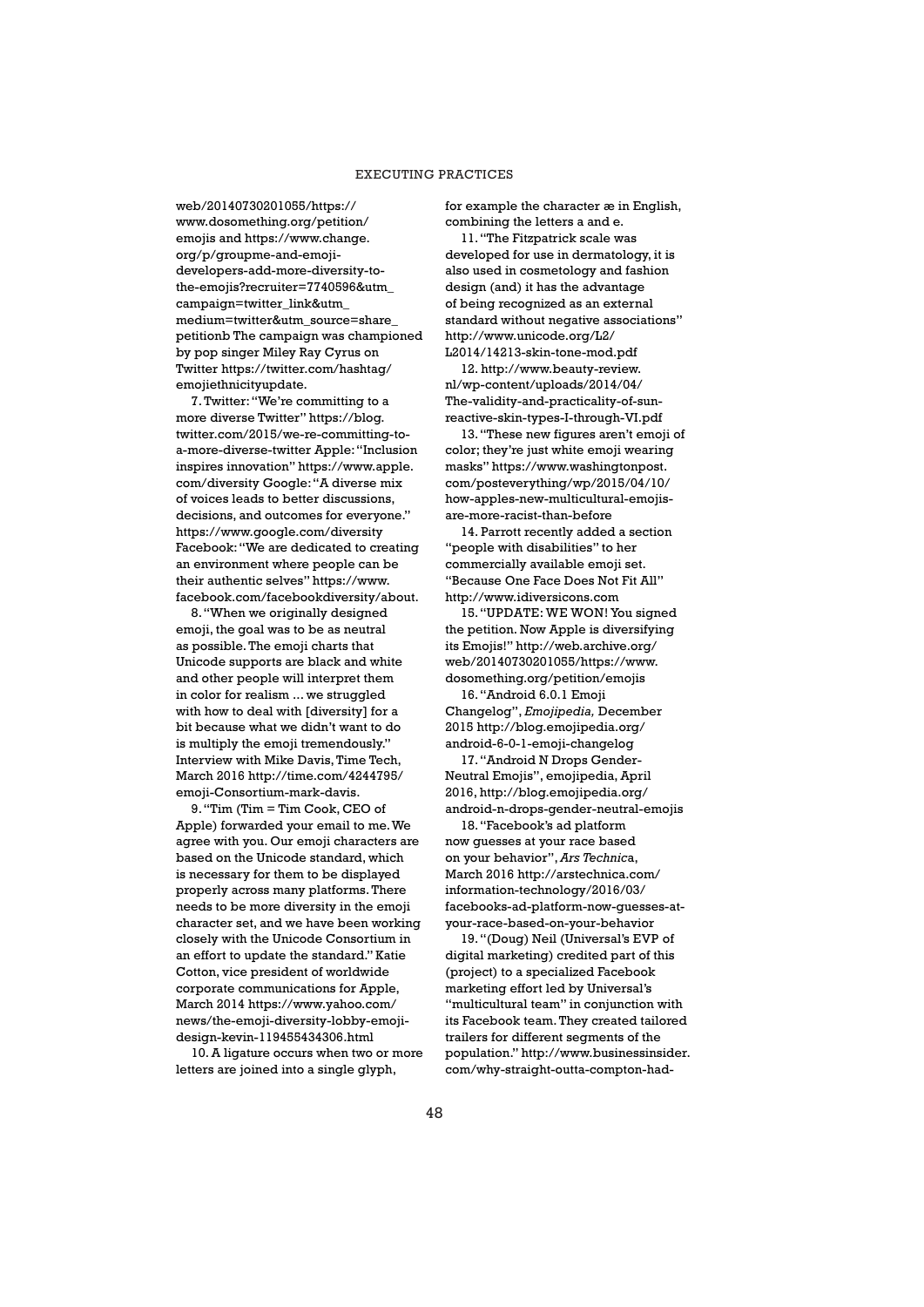different-trailers-for-people-of-differentraces?r=US&IR=T&IR=T

20. "Apple's ethnic emojis are being used to make racist comments on social media. They were intended to promote harmony, but have achieved the opposite" *The Independent*, April 2016 http://www.independent.co.uk/ life-style/gadgets-and-tech/features/ apples-ethnic-emojis-are-being-usedto-make-racist-comments-on-socialmedia-10182993.html

21. http://rhizome.org/editorial/2015/ dec/08/uif618-your-ascii-goodbye

22. "Russia could be investigating Apple over 'gay propaganda' because of emoji" *Silicon Republic*, September 2015 https://www.siliconrepublic.com/ companies/apple-under-investigationin-russia-for-same-sex-emoji-reports

23. 'We'd love to build an app with all the Flirtmoji, but the Google Play Store and Apple App Store don't allow (see: censor) all sexually explicit content.' https://www.flirtmoji.co/pages/ faq

24. "Proposed Draft Unicode® Technical Standard #52" http://www. unicode.org/reports/tr52/tr52-3.html

25. "In addition to gender bias, the clothing emoji are biased towards western and Japanese culture, so clothing items from other cultures might also need to be considered for inclusion. I think this is only the beginning of a discussion to make clothing items more gender & culturally inclusive, or to decide to what extent that is a goal." www.unicode.org/review/pri321/.

26. http://www.unicode.org/reports/ tr52/tr52-1.html#Introduction.

27. When discussing the issue with Hin-Tak Lueng, developer of a font-validator aiming for full Unicode coverage, responded: "It was like they scratched an itch and then their whole skin fell off" Hin-Tak Leung at Libre Graphics Meeting London, April 2016.

28. Executions: conversations on code, politics & practice, Malmö University, Malmö, Sweden, April 2016 http:// softwarestudies.projects.cavi.au.dk/ index.php/\*.exe\_(ver0.2).

29. The comment was collaboratively written by Geoff Cox (Associate Professor, Aarhus University, Denmark), Linda Hilfling Ritasdatter (PhD candidate, Malmö University), David Gauthier (PhD candidate, University of Amsterdam), Geraldine Juárez (MFA candidate, Valand Academy, University of Gothenburg, Sweden), Marie Louise Juul Søndergaard (PhD candidate, Aarhus University, Denmark), Helen Pritchard (Research Fellow, Goldsmiths, University of London), Susan Schuppli (Senior Lecturer, Goldsmiths University of London), Molly Schwartz (PhD candidate, Malmö University), Eric Snodgrass (PhD candidate, Malmö University), Winnie Soon (PhD candidate, Aarhus University Denmark), Magdalena Tyzlik-Carver (Research Fellow, University of Sussex, Brighton, UK). Available here: http:// possiblebodies. constantvzw. org/.

30. http://www.unicode.org/review/ pri321/.

31. http://www.unicode.org/L2/ L2016/16160-emoji-professions.pdf.

32. "Google proposes new set of female emojis to promote equality", *The Guardian*, 11 May 2016 https://www. theguardian.com/technology/2016/ may/10/female-emojis-google-equality. 33. http://www.unicode.org/reports/ tr52/.

34. http://blog.emojipedia.org/ gendered-emojis-coming-in-2016/ and http://blog.emojipedia.org/ rainbow-flag-emoji-details-published/.

35. "Instagram blocks 'offensive' eggplant emoji hashtag", *CNN,* April 2015 http://money.cnn.com/2015/04/29/ technology/eggplant-instagramoffensive/index.html.

36. ESC = Emoji SubCommittee. 37. http://www.unicode.org/L2/ L2016/16130-emoji-subcom.pdf.

#### **References**

- Blas, Zach, and Micha Cárdenas. 2013. "Imaginary computational systems: queer technologies and transreal aesthetics." *AI & Society* 28, no. 4: 559–566.
- Jacquerye, Denis. 2015. "Unicodes." In *I think that conversations are the*